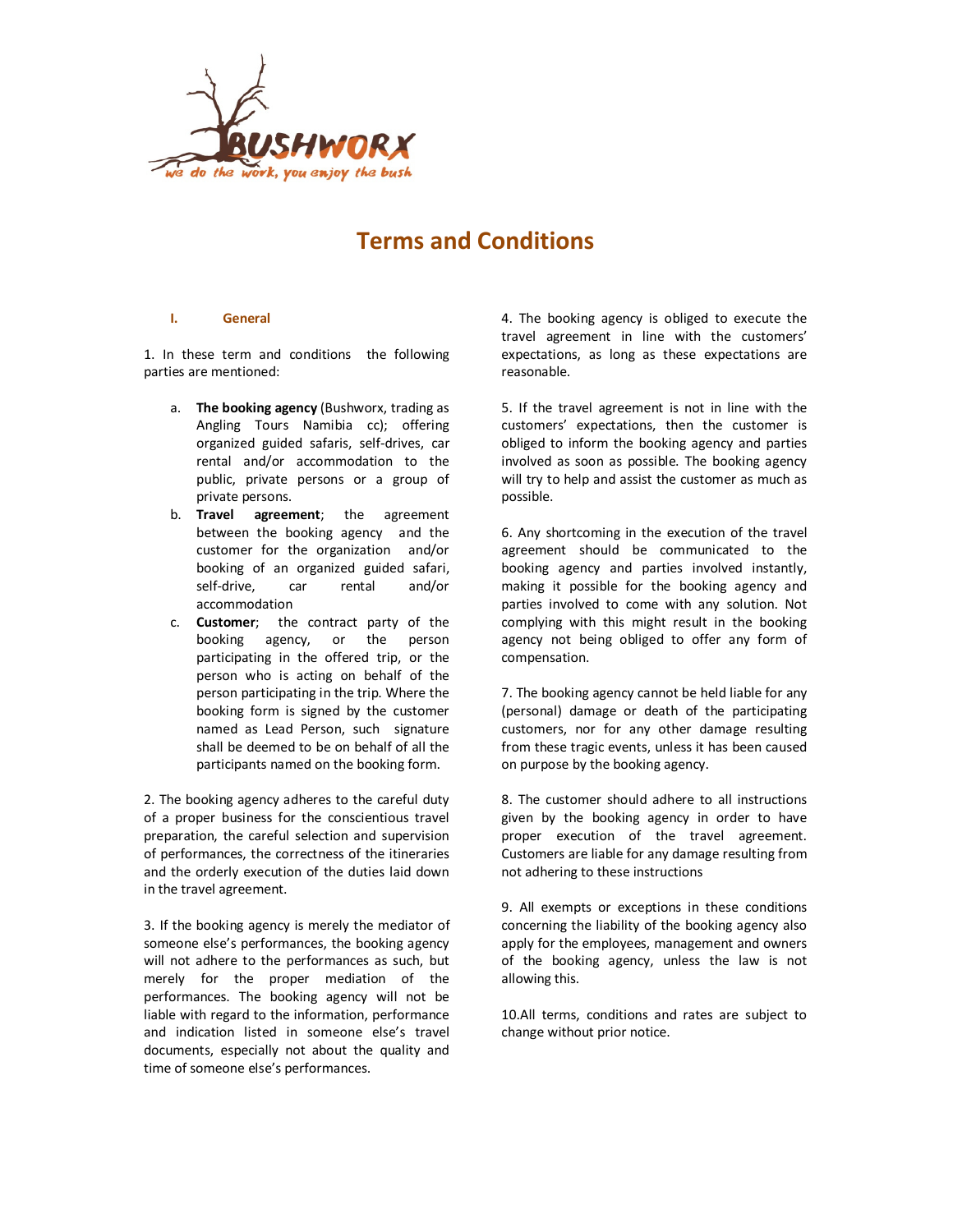

#### **II. Reservations**

1. The booking agency will provide the customer with a written quotation for the travel agreement. No verbal quote will be valid unless subsequently confirmed in writing. Quotations are valid for 1 month from original date of quote and subject to availability of flights, accommodation, car rental, excursions and activities.

2. The travel agreement is official and valid as soon as the customer accepts the offer of the booking agency. He does so by signing a booking form and emailing it back to the booking agency. After acceptance of the travel agreement, the customer will receive a written confirmation by means of an invoice.

3. The customer informs the booking agency before or ultimately at the moment of the acceptance of the travel agreement about all personal details of him/herself as well as the participating customers that could be important for the acceptance of the travel agreement or its execution. If the customer fails to do so, and this results in cancellation of one or all-participating customers, then the related costs will be charged to the customer.

4. The customer that accepts an offer, or that accepts an offer on behalf of participating customers, is personally liable for all obligations of the accepted travel agreement.

5. All communication, including payments, between the customer and the booking agency will be solely dealt with by the customer, who accepted the travel agreement.

#### **III. Rates**

1. Rates are quoted in Namibian Dollars (N\$) unless otherwise stipulated. Rates for accommodation and/or services in Zambia, Zimbabwe and Botswana will be quoted in US Dollars.

2. Rates are subject to change without prior notice.

3. As special tour operator rates are used for travel agreements, the booking agency is not able at any stage to give a breakdown of the individual component prices which make up the overall cost of the travel arrangement.

4. Until the moment that full payment is received, the booking agency reserves the right to increase the rates caused by changes in transport cost, taxes, levy's, and exchange rates. The booking agency will try to inform the customer about the calculation method of the increase, but is not obliged to do so.

#### **IV. Payments**

1. The customer accepts to pay a deposit of 30% of the total amount to confirm the travel agreement.

2. Full payment has to be made no later than 90 days before the start of the travel agreement. If the customer fails to do so, the booking agency will inform the customer in writing, that full payment needs to be made within 7 working days. If the payment is still not received, the booking agency reserves the right to cancel the travel agreement. The booking agency has then the right to keep the deposit as cost of cancellation. No refund will take place.

3. If the travel agreement is accepted within 90 days before the start of the travel agreement, full payment is due upon acceptation.

### **V. Amendments**

1. In cases of unforeseen circumstances beyond our control which causes the tour to be altered, the booking agent reserves the right to adjust the arrangements which best fits into the itinerary, even though confirmation of the tour has already been finalized and payments made.

2. If during a trip, any unexpected circumstances (such as car accidents, delays, etc.), require changes in the planned travel schedule, then the booking agency will try to make corresponding changes in the travel plan if possible.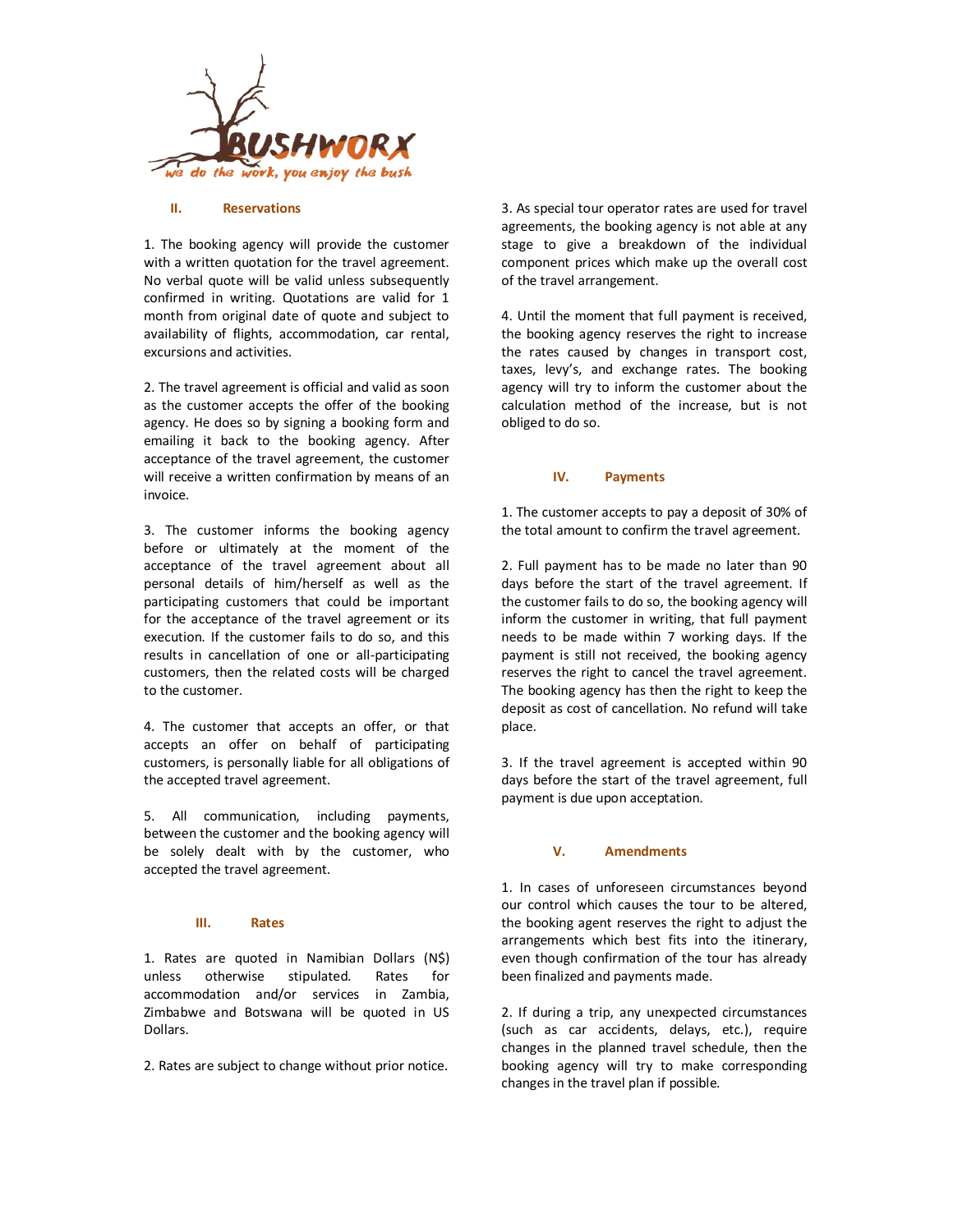

All cost related to these changes will be charged to the customer.

3. If, after the travel agreement has been signed, the customer requests an alteration in the persons, date or contents of the tour we will do our utmost to try and accommodate such a request although we cannot guarantee that we will be able to do so. Any cost involved in such a matter will be charged to the customer. Postponement of the date of departure or reducing the number of participating travelers is considered as a (partial) cancellation and will be treated as such.

# **VI. Cancellations**

1. If a travel agreement is cancelled by the customer in case of a **guided safari**, the following cost of cancellation are applicable:

- Cancellation until the  $90<sup>th</sup>$  day (excluding) before the day of departure: the deposit of 30%;

- Cancellation from the  $90<sup>th</sup>$  day (including) until the 60<sup>th</sup> day (excluding) before the day of departure: 75% of the full amount payable;

- Cancellation from the  $60<sup>th</sup>$  day (including) until the day of departure: full (100%) amount payable.

2. If a travel agreement is cancelled by the customer in case of a **self-drive tour accommodation or car rental**, the following cost of cancellation are applicable:

- Cancellation until the  $90<sup>th</sup>$  day (excluding) before the day of departure: the deposit of 30%;

- Cancellation from the  $90<sup>th</sup>$  day (including) until the  $60<sup>th</sup>$  day (excluding) before the day of departure: 50% of the full amount payable;

- Cancellation from the  $60<sup>th</sup>$  day (including) until the 30<sup>th</sup> day (excluding) before the day of departure: 75% of the full amount payable;

- Cancellation from the  $30<sup>th</sup>$  (including) until the day of departure: full (100%) amount payable.

3. Cancellation must be made in writing, by email, only.

4. The booking agency reserves the right to cancel all agreements due to significant circumstances. a. If any cancellation is caused by booking agency, than all cost related to the cancellation(s) will be covered by the booking agency.

b. If any cancellation is not specifically caused by booking agency nor by the traveler or the travelers behavior, than all cost related to the cancellation(s) will be covered by both the booking agency and the customer, each for their own share.

#### **VII. Customer Responsibility**

1. It is entirely the customer's responsibility to ensure that all passports, driver's licenses (in cases where car rental is involved) and visas are current, valid, obtained on time, and will be valid for six months after return to home country and that any vaccinations, inoculations, prophylactic (e.g. for malaria) and the like, where required, have been obtained.

2. Certain parts of Namibia and its neighboring countries have a high-risk of malaria and other tropical diseases. We strongly recommend that the necessary precautions be taken in this regard and recommend that you check with your medical practitioner before departure.

3. It is imperative that all customers take out adequate insurance cover such as cancellation due to illness, accident or injury personal accident and personal liability, loss of or damage to baggage and sports equipment (Note that is not an exhaustive list). The booking agency will not be responsible or liable if the customer fails to take adequate insurance cover or at all.

4. It is the customers responsibility to comply with the terms and conditions of the supplier of the different elements of the travel agreement together with all laws and regulations in the jurisdictions that you visit.

5. If a customer, after being warned, persists in disturbing other customers or tour procedures, the booking agency can end the travel agreement at any time and the full price is payable.

5. It is the customers responsibility to confirm flights, comply with baggage limitations and ensure that you are in the right place and at the right time for all travel arrangements.